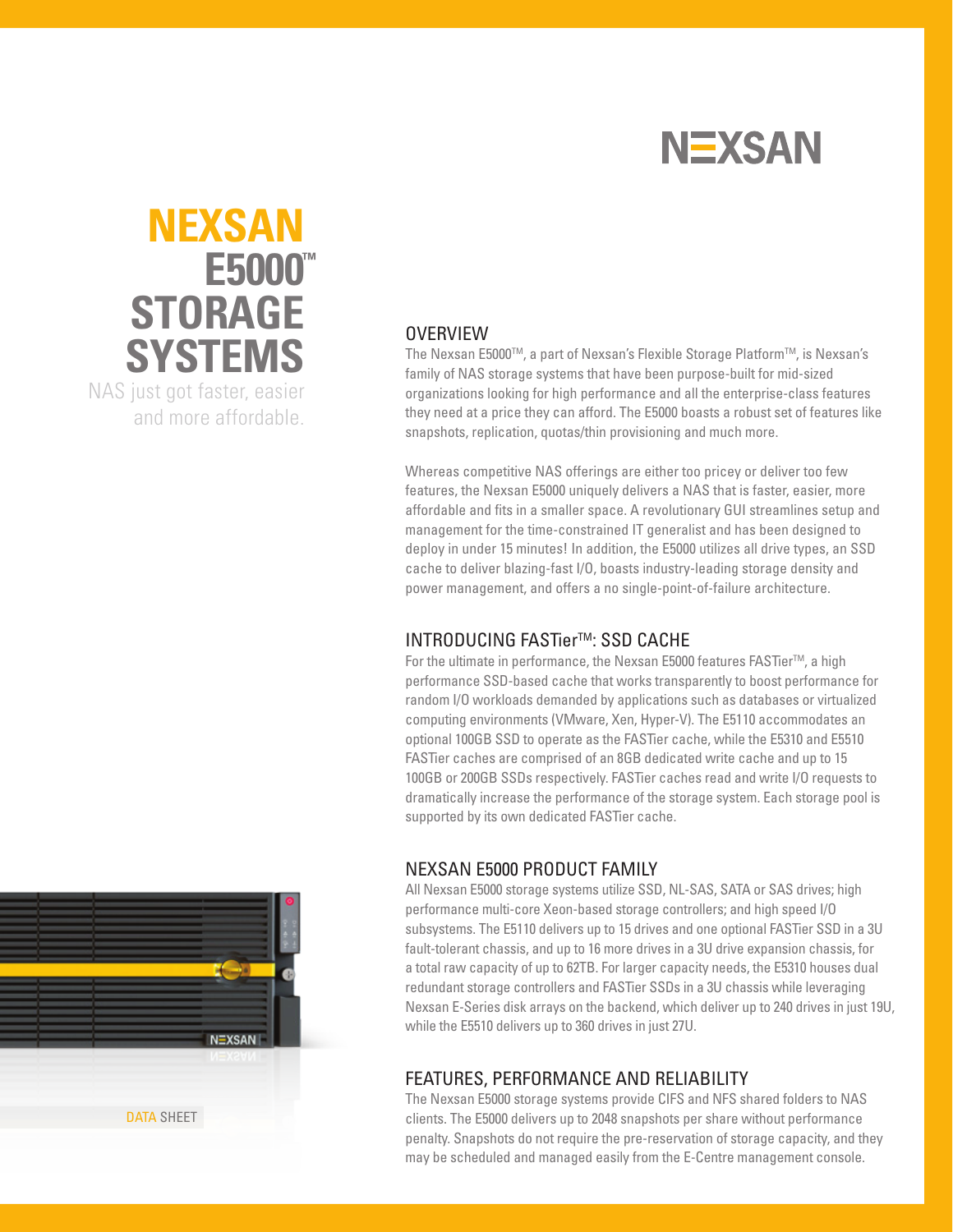#### **HIGHLIGHTS**

- **•**  NFS/CIFS shared folders
- **•**  Snapshots
- **•**  Asynchronous Replication
- **•**  Synchronous Replication
- **•**  Quotas and thin provisioning
- **•**  FASTier™ SSD-based cache delivers blazing-fast I/O
- **•**  Enterprise-class reliability and fault tolerance
- **•**  Utilize SSD, NL-SAS, SAS and SATA drives
- **•** Active Directory and LDAP integration
- **•**  Online capacity expansion
- Industry-leading efficiencies with 60 disks in 4U storage arrays and up to 85% energy savings

#### technical specifications

- **•**  Dual redundant storage controllers
- **•**  62TB Maximum capacity for Nexsan E5110
- **•**  720TB Maximum capacity for Nexsan E5310
- **•**  1080TB Maximum capacity for Nexsan E5510
- **•**  RAID 5, 6 and 10
- **•**  1 / 2 / 3 TB NL-SAS or SATA drives
- **•**  450 / 600 GB SAS 15K RPM drives
- Ethernet ports: two to six 1Gb plus optional dual 10Gb per controller

**NEXSAN** 

Individual shares or entire storage pools may be replicated asynchronously to a second E5000 storage system, with snapshots intact for use on the target side for backups, testing or data mining. Synchronous replication utilizes two separate E-Series storage systems connected via Fibre Channel to the E5000 head for the ultimate in business continuity. Active Directory and LDAP integration make it easy to manage user identities and access rights on the E5000 shares. Quotas limit storage consumption by share, and oversubscription is permitted for thin-provisioning storage, along with alarms which notify when additional storage is needed. Capacity can be expanded by adding additional storage to a running system, so future needs can be met without incurring downtime. Moreover, link aggregation combines Ethernet ports for faster throughput.

With blazing read/write throughput and high random IOPS performance, the Nexsan E5000 storage systems are the perfect choice for performance sensitive applications. All E5000 models utilize up to two redundant controllers with multicore Xeon CPUs to provide high performance with no single point-of-failure configurations. All active components are redundant and hot-swappable including power supplies, disks and controllers. FASTier SSD-based read and write caches complement up to 96GB of RAM per controller to significantly accelerate IOPS and MB/s of throughput.

#### INDUSTRY-LEADING EFFICIENCIES

The Nexsan E5000 family delivers on the same industry leading storage density and energy efficiency that Nexsan storage systems are known for. The E5310 and E5510 models leverage Nexsan E-Series disk arrays that provide up to 85% energy savings by progressing drives in to deeper levels of sleep after specified periods of inactivity. Applications that benefit from Nexsan's AutoMAID® energy-saving technology include shared folders used for long-term archive, bulk storage, specific projects or shares used for backup-to-disk.

#### EASY TO MANAGE

Designed with the IT generalist in mind, the Nexsan E5000 Family comes with Nexsan E-Centre<sup>™</sup> manager, a web-based management GUI providing revolutionary ease-of-use for a sub-15 minute initial set-up time. Wizards guide the administrator through pool creation, management, snapshots, volume management, asynchronous replication and clustering for high availability. Management is easy with a single, intuitive browser-based interface so that all local and remote E5000 storage systems can be easily managed and monitored from a single pane-of-glass.

For a full listing of Technical Specifications, www.nexsan.com

DATA SHEET 2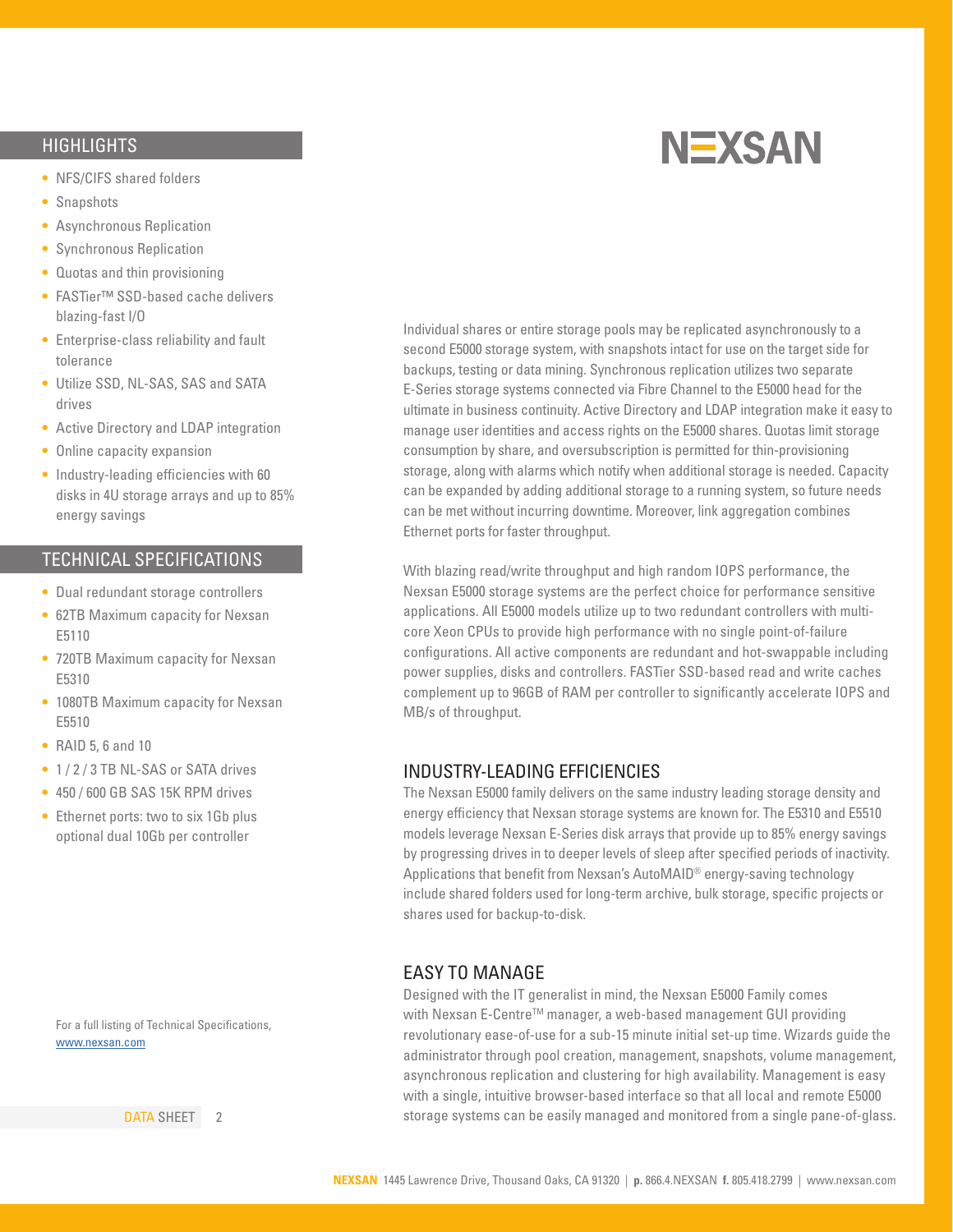# **NEXSAN**

#### KEY FEATURES

The Nexsan E5000 NAS storage system, a member of Nexsan's Flexible Storage Platform, is a robust, turn-key solution providing best-in-class hardware and software features suited for the needs of the mid-market. Key features include NFS/CIFS shared folders, snapshots, replication, quotas and thin provisioning, Active Directory and LDAP integration, online capacity expansion and more.

| <b>ENTERPRISE-CLASS FEATURE SET</b> |                                                                                                                                                                                                                                                                                                                                                                                                                                      |  |
|-------------------------------------|--------------------------------------------------------------------------------------------------------------------------------------------------------------------------------------------------------------------------------------------------------------------------------------------------------------------------------------------------------------------------------------------------------------------------------------|--|
| NAS (CIFS and NFS) Services         | Shared Folders can be accessed through CIFS, NFS or both. FTP services are also provided.                                                                                                                                                                                                                                                                                                                                            |  |
| <b>FASTier™ Cache</b>               | SSD technology is used to accelerate read and write IOPS and throughput. FASTier works transparently<br>so there is no administration burden to turbo-charge I/O performance. FASTier is especially useful for<br>random I/O workloads such as databases or for VMware, Xen or Hyper-V environments.                                                                                                                                 |  |
| <b>Online Capacity Expansion</b>    | Add additional LUNs to the any storage pool to increase its capacity on the fly without<br>impacting active clients. I/O will automatically be balanced across all LUNs by the E5000.                                                                                                                                                                                                                                                |  |
| Snapshots                           | There is no performance penalty for taking snapshots. Up to 2048 snapshots per share are supported.<br>Storage does not need to be reserved to hold snapshot data. The management GUI makes it easy to setup<br>and manage snapshot creation and deletion schedules. Snapshots are mountable as CIFS or NFS shares.<br>A full copy of a snapshot can be created for testing or other purposes. Granularity is per pool or per share. |  |
| Asynchronous Replication            | Asynchronous replication is WAN efficient because it only transmits delta blocks to the<br>destination side. All snapshots taken on the source side are available on the destination side for<br>backups, data mining or testing purposes. Granularity of replication is a storage pool or a share.                                                                                                                                  |  |
| <b>Synchronous Replication</b>      | Synchronous replication places two Nexsan E-Series storage systems under the Nexsan E5000<br>head, each connected via Fibre Channel. Writes are acknowledged after they are placed onto<br>both E-Series, so they are always identical. Together with failover/failback support, synchronous<br>replication provides the utmost in business continuity.                                                                              |  |
| Quotas / Thin Provisioning          | Similar to thin provisioning in the SAN block world, more storage can be allocated to shares<br>than actually exists in the system - referred to as oversubscription. Alarms warn of limits<br>reached, so storage can be added.                                                                                                                                                                                                     |  |
| Link Aggregation                    | IEEE 802.3ad link aggregation allows multiple Ethernet ports to be combined for faster throughput.                                                                                                                                                                                                                                                                                                                                   |  |
| Data Protection Suite               | Provides Nexsan E5000 with snapshot and replication capabilities.                                                                                                                                                                                                                                                                                                                                                                    |  |
| Performance Enhancement<br>Packages | Increase the memory in a Nexsan E5310 to 48GB per controller or increase the memory in the<br>E5510 to 96GB per controller, and add a second Xeon multi-core processor to the controller.                                                                                                                                                                                                                                            |  |

## ENTERPRISE-CLASS PERFORMANCE AND RELIABILITY

| Drive Types                  | The Nexsan E5110 utilizes SSD, SAS 15K RPM or NL-SAS 7200 RPM drives to meet varying<br>storage needs. The Nexsan E5310 and E5510 models store their data on Nexsan E-Series disk<br>arrays, which support mixing and matching SSD, SAS 15K RPM and SATA drives. |
|------------------------------|------------------------------------------------------------------------------------------------------------------------------------------------------------------------------------------------------------------------------------------------------------------|
| <b>Drive Stress Tests</b>    | Stringent drive stress tests ensure that only the best quality drives go into Nexsan storage systems.                                                                                                                                                            |
| <b>System Drive Tests</b>    | Drives are tested in the storage system prior to being shipped to a customer, to ensure top<br>quality and ongoing reliability.                                                                                                                                  |
| <b>Anti-Vibration Design</b> | State-of-the-art anti-vibration dampening maximizes reliability and performance in the high density<br>Nexsan E-Series disk arrays that are utilized by the Nexsan E5310 and E5510.                                                                              |
| Cool Drive Technology™       | Push/pull fans modules and specially designed air channels optimize drive cooling and reliability of<br>the high density Nexsan E-Series disk arrays that are utilized by the Nexsan E5310 and E5510.                                                            |

DATA SHEET 3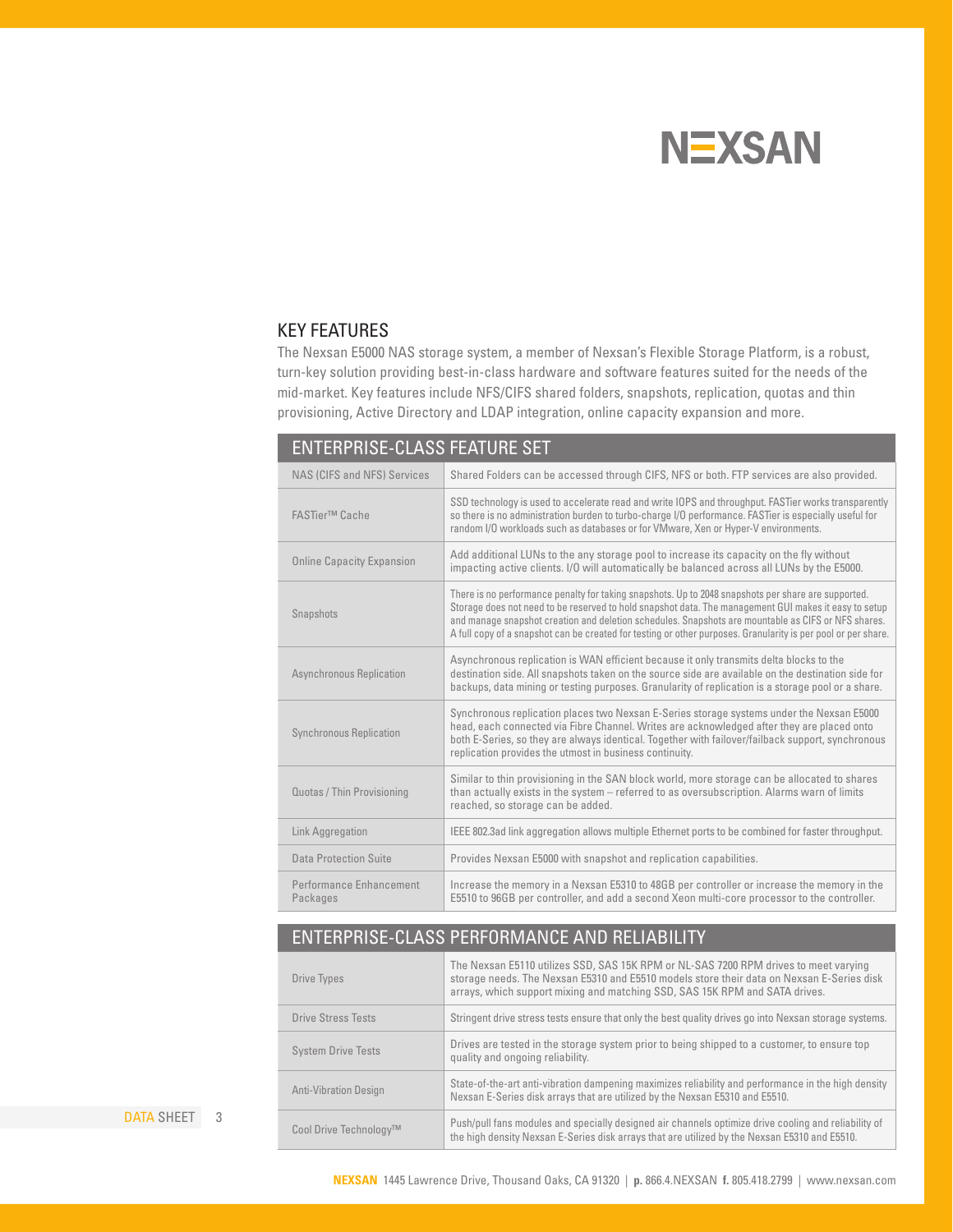

## ENTERPRISE-CLASS PERFORMANCE AND RELIABILITY (Cont.)

| <b>Dual Storage Controllers</b>                | Dual controllers provide a no single point-of-failure solution. Should one controller fail, the<br>second will perform all of the I/O operations for NAS clients as well as utilize its I/O ports for<br>connection to external storage. |
|------------------------------------------------|------------------------------------------------------------------------------------------------------------------------------------------------------------------------------------------------------------------------------------------|
| RAID                                           | RAID 10/5/6 are provided to protect against a single drive failure or two drives failing at the same time.                                                                                                                               |
| High Availability                              | All active components are redundant and hot-swappable including power supplies, disks and<br>controllers.                                                                                                                                |
| Nexsan E5510 and E5310<br>Controller I/O Ports | Each Nexsan E5310 or E5510 storage controller provides two to six 1Gb Ethernet ports, two<br>optional 10Gb Ethernet ports; as well as two to six 8Gb Fibre Channel ports for connection to<br>the E-Series disk arrays.                  |
| Nexsan E5110 Controller<br>$1/0$ Ports         | Each Nexsan E5110 storage controller provides two to six 1Gb Ethernet ports, two optional<br>10Gb Ethernet ports, as well as a SASx4 port (24Gb/s) connection to the E5100X expansion<br>chassis.                                        |

## POWER AND SPACE EFFICIENCY

| Industry-leading<br><b>Storage Density</b> | The Nexsan E5110 delivers up to 32 drives in 6U of rack space, providing an industry-standard<br>5 drives per U of storage density.<br>The Nexsan E5310 delivers up to 240 drives in 19U of rack space, while the E5510 delivers up<br>to 360 drives in 27U, providing an industry-leading 13 drives per U of storage density |
|--------------------------------------------|-------------------------------------------------------------------------------------------------------------------------------------------------------------------------------------------------------------------------------------------------------------------------------------------------------------------------------|
| AutoMAID <sup>®</sup> Power<br>Management  | In the Nexsan E5310 and E5510, each RAID set can have its drives progressed into deeper<br>power saving levels when they have not been accessed for a specified period of time, saving<br>up to 85% in power in the disk array. No changes need to be made to applications to get the<br>advantages of AutoMAID.              |

| <b>EASY TO MANAGE</b>                    |                                                                                                                                                                                                                                                                                                                               |
|------------------------------------------|-------------------------------------------------------------------------------------------------------------------------------------------------------------------------------------------------------------------------------------------------------------------------------------------------------------------------------|
| Quick Start wizard                       | Get the storage system up and running in 15 minutes or less.                                                                                                                                                                                                                                                                  |
| Easy to Manage                           | A revolutionary GUI design makes it easy to set-up, manage and monitor the storage system.<br>Wizards quide the IT generalist through setup, share creation and management, snapshots,<br>volume management, replication, clustering, user management and security, and setting up alerts.                                    |
| Web-based Management                     | A Web server residing in the storage system presents the management GUI in a Web browser.<br>Administer storage systems remotely. There is no need to install management software on<br>a client computer and keep it updated. Use Windows Computer Manager to manage Share/<br>Folder/File permissions for users and groups. |
| Single Pane-of-Glass<br>Management       | Remotely manage one or many systems. Nexsan storage systems find each other, and appear<br>in the management console, which displays their health using red/yellow/green indicators.<br>Easily move between systems to administer them.                                                                                       |
| Automatic RAID<br><b>Set Maintenance</b> | In the event of a drive failure, spare drives are automatically added to a RAID set and a RAID<br>set rebuild is run - all without any manual intervention being required.                                                                                                                                                    |